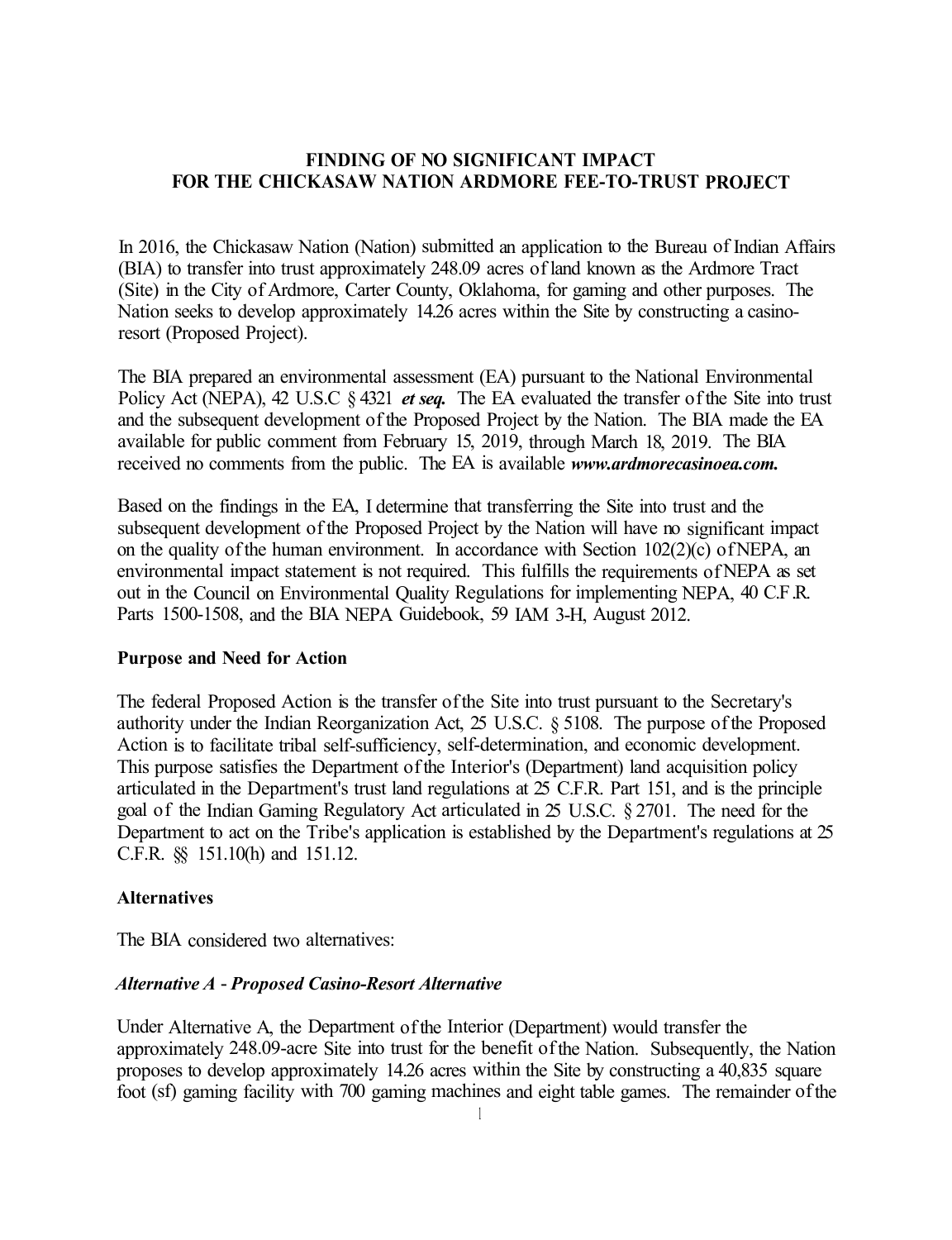facility will be comprised of a restaurant and sports bar, retail space, and back-of-house areas. Approximately 984 surface-level parking spaces would be constructed to accommodate patrons and employees.

## *Alterative B* -*No Action Alternative*

Under the No Action Alternative, the Department would not transfer the Site into trust for the benefit of the Nation, no development would occur, and the land would remain in its existing condition.

### Alternatives Eliminated from Further Analysis:

- *Off-Site Alternatives:* The Nation selected the Site for its location near major roadways, the City of Ardmore, and Lake Murray State Park, which is a major tourist attraction. The Nation considered other land near the Lake Murray Golf Course, but was unable to acquire such land because no current owners were interested in selling their properties. Additionally, lands closer to the golf course were deemed less favorable due to their distance from the population center of the City of Ardmore and pass-by traffic on US-70, both of which are expected to attract patrons to the Proposed Project. The BIA did not evaluate other off-site alternatives in detail because they were either unavailable for acquisition and/or would not generate sufficient revenue to meet the Purpose and Need for action.
- *Non-Gaming Alternative:* The BIA considered a non-gaming alternative, but eliminated it from further consideration because it would not facilitate long-term economic development sufficient to meet the Purpose and Need for action. While the nearby City of Ardmore offers a number of attractions and entertainment venues, there are currently no gaming facilities to serve residents and travelers. The market research and analysis finds that a gaming facility would be meet the Purpose and Need for Action. Accordingly, the BIA considered, but rejected a non-gaming alternative from further consideration.
- *Reduced Intensity Alternative:* The BIA considered a reduced intensity alternative, involving a smaller footprint than the Proposed Project, but dismissed it from further consideration. This alternative would result in environmental effects similar to the Proposed Project, although possibly reduced. Because the Proposed Project is already relatively small and low-intensity (only developing approximately 10 percent of the site), and all of the effects of the Proposed Project would be less than significant after mitigation, the reduced intensity alternative would not avoid the effects of the Proposed Project. The BIA determined that the Reduced Intensity Alternative would not be sufficiently distinguishable from the Proposed Project to assist the BIA in its consideration of impacts under NEPA.

### **Findings**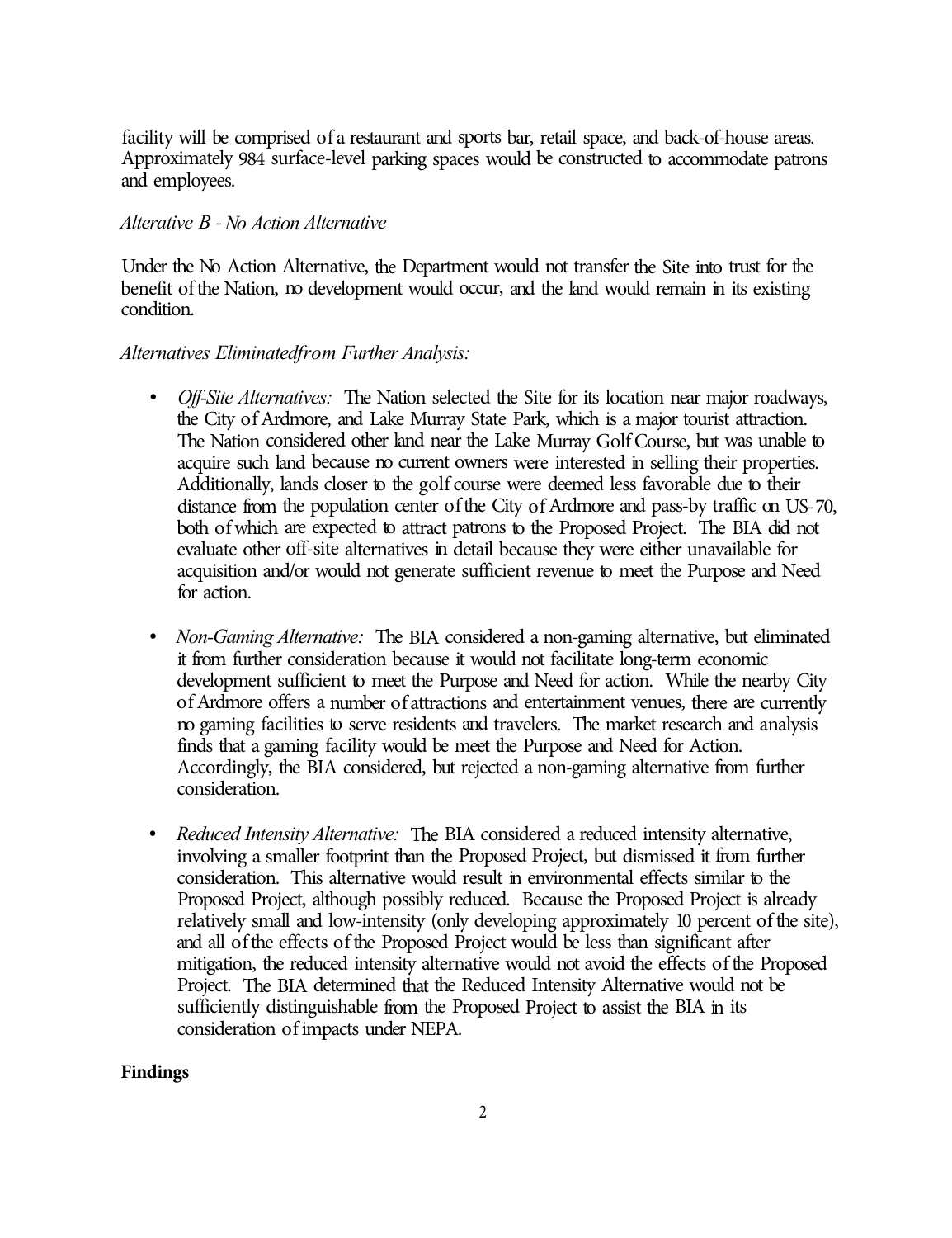The BIA evaluated in the EA potential impacts to land resources; water resources; air quality; biological resources; cultural resources; socioeconomic conditions; transportation networks; land use; public services; visual resources; noise; and hazardous materials. The EA describes the Best Management Practices (BMPs) in Section 2.1.2 that are incorporated into the project design to eliminate or substantially reduce any environmental consequences to less-than-significant levels. The EA reached the following conclusions:

- With the inclusion of BMPs that were considered during project design/planning and incorporated into the Proposed Project, impacts to land resources would be less than significant. *See* EA Sections 2.1.2 and 4.1.
- With the implementation of BMPs that were considered during project design/planning and incorporated into the Proposed Project, impacts to water resources would not be significant. *See* EA Sections 2.1.2 and 4.2.
- With the implementation of BMPs that were considered during project design/planning and incorporated into the Proposed Project, there would be no significant adverse effects associated with the regional air quality environment. *See* EA Sections 2.1.2 and 4.3.
- Implementation of mitigation measures would ensure m adverse effects on biological resources. *See* EA Sections 4.4 and 5.4.
- There would be no significant impacts to known cultural resources, as no potentially significant cultural or paleontological resources were identified within the project area. Adherence to applicable laws and the BMPs incorporated into the project would ensure that no adverse effects to previously unknown cultural resources would occur. *See* EA Sections 2.1.2 and 4.5.
- There would be no significant impacts associated with socioeconomic conditions or environmental justice. *See* EA Section 4.6.
- Implementation of mitigation would ensure less-than-significant impacts to transportation and circulation. *See* EA Sections 4.7 and 5.7.
- With the implementation of air quality, noise, traffic, and visual resource BMPs that were considered during project design/planning and incorporated into the Proposed Project, and with mitigation measures, impacts to land use would be less than significant. *See* EA Sections 2.1.2, 4.8, and 5.0.
- With the implementation of BMPs that were considered during project design/planning and incorporated into the Proposed Project, impacts to public services would be less than significant. *See* EA Sections 2.1.2 and 4.9.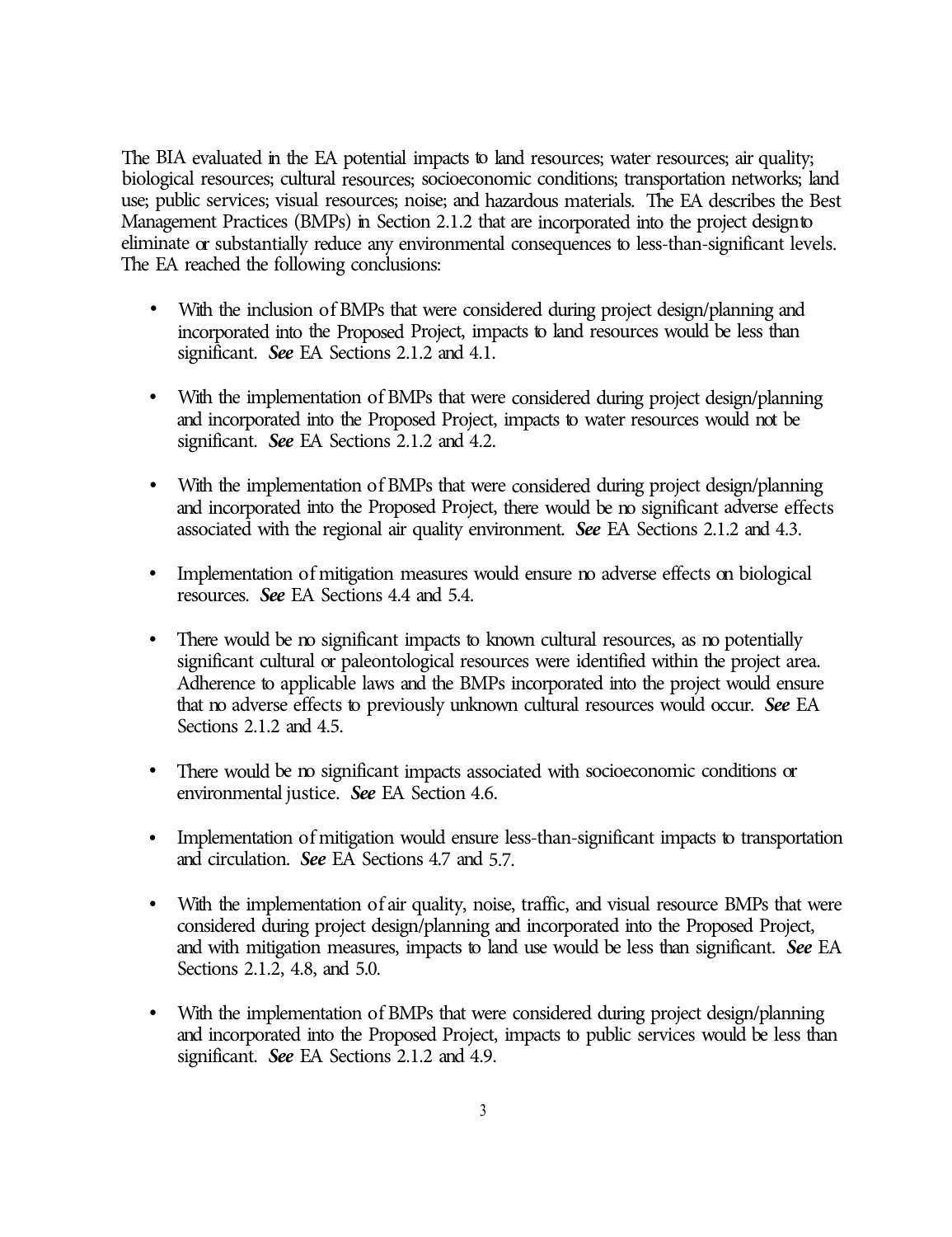- With the implementation of BMPs that were considered during project design/planning and incorporated into the Proposed Project, no adverse effects to visual resources would occur. *See* EA Sections 2.1.2 and 4.10.
- With the implementation of BMPs that were considered during project design/planning and incorporated into the Proposed Project, no significant adverse impacts to the ambient noise environment would occur during construction or operation. *See* EA Sections 2.1.2 and 4.11.
- With the implementation of BMPs that were considered during project design/planning and incorporated into the Proposed Project, and with mitigation measures, hazardous materials impacts would not be significant. *See* EA Sections 2.1.2 and 4.12.
- BMPs and/or mitigation measures incorporated into the Proposed Project would ensure that cumulative impacts to land resources, water resources, air quality and climate change, biological resources, cultural resources, socioeconomic conditions, transportation/circulation, land use, public services, visual resources, noise, and hazardous materials would be less-than-significant. There would be no significant growth inducing or other indirect effects. *See* EA Section 4.13.

# **Best Management Practices**

# *Land Resources*

- A grading report shall be prepared and submitted with the working design plans. Compliance with all recommendations shall occur.
- All site clearing, removal of all unsuitable soil, proper moisture conditioning, review of imported fill material, fill placement, observation of foundation excavations, and other site grading shall be verified during construction to ensure compliance with standard engineering practices.
- All structures shall meet International Building Code requirements.
- A site-specific soil erosion control plan will be prepared and implemented during construction.

# *Water Resources*

The Nation shall comply with the National Pollutant Discharge Elimination System General Construction Permit from the U.S. Environmental Protection Agency (USEPA), for construction site runoff during the construction phase in compliance with the Clean Water Act (CWA). A Stormwater Pollution Prevention Plan shall be prepared for the project area and may include, but would not be limited to, the following BMPs:

• Major grading activities will be scheduled during the dry season (June-September).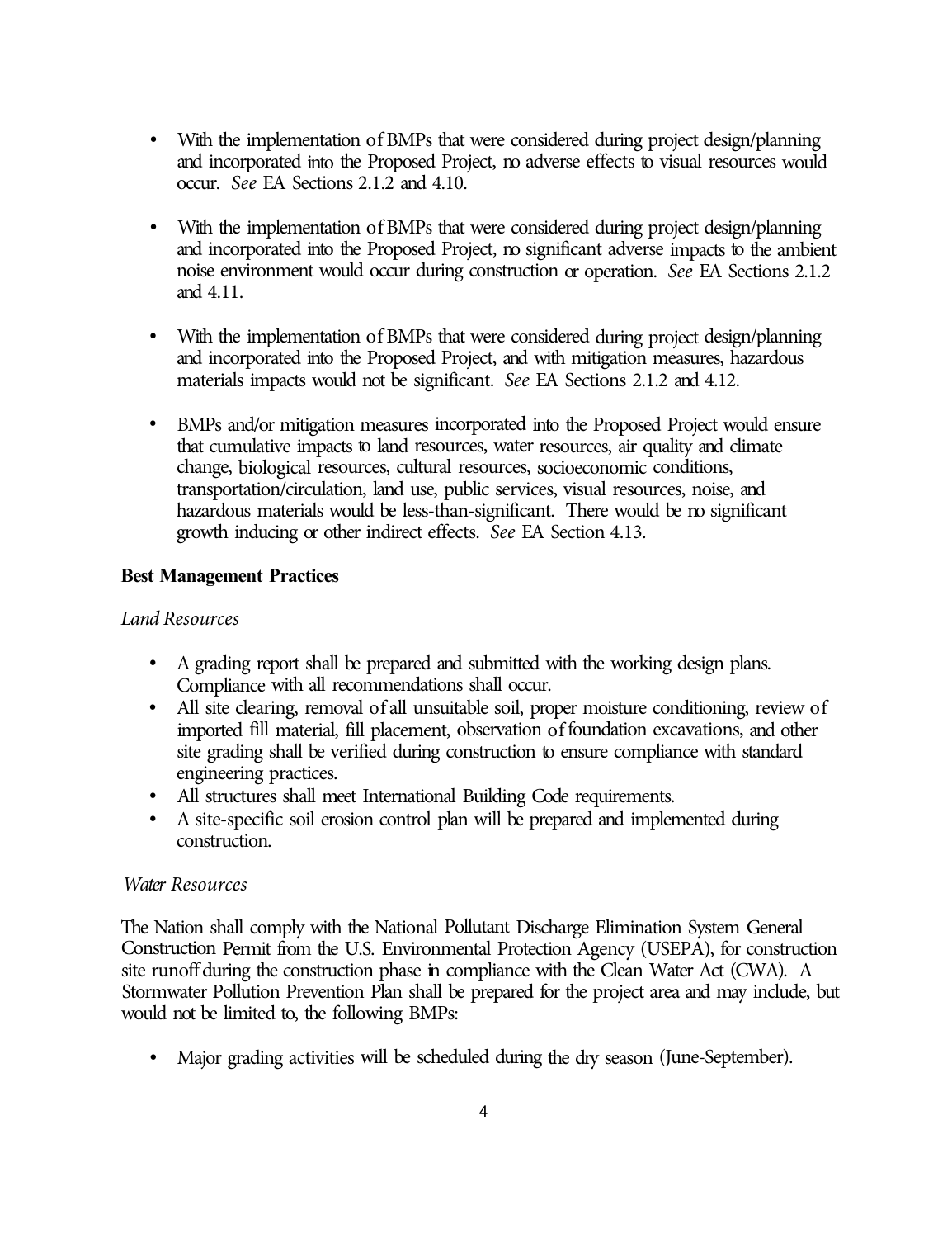- Erosion control blankets or jute netting will be placed in rough graded ditches and then hydro seeded.
- Fiber rolls and straw wattles will be installed around the down-slope perimeters of the construction-site.
- Hay or straw mulch and tackifier will be used as a temporary measure for stabilizing disturbed areas.
- Landscaping will be managed to minimize erosion and sedimentation according to the following practices:
- Rock filter berms will be placed across roadways.
- Sediment basins will be installed throughout the property and will be removed during the final phase of construction.
- Silt fencing will be placed down-slope of exposed soil areas and around temporary soil stockpiles.
- Stacked rock filters will be placed around new curbs and drainage inlets around the site until the soils are stabilized with permanent landscaping.
- Catch basins, junction boxes, culverts and outfall structures/energy dissipaters will be used throughout the grading plan.
- Detention basins will be constructed to provide for sediment settling.
- Ingress/egress points to the property will be stabilized and graded.
- Cleaning, fueling, maintenance, and repair of construction vehicles and equipment will be performed off-site whenever possible.
- The contractor will be contractually responsible for all maintenance, inspection and repair to all erosion and sediment control measures throughout the construction period, and will ensure all other protective devices are maintained and repaired in good and effective condition.

# *Air Quality*

The following BMPs will minimize the effects of construction on air quality:

- All active construction areas will be watered at least twice daily.
- All trucks hauling soil and other loose materials will be covered or will be required to maintain at least two feet of freeboard.
- All unpaved access roads, parking areas and staging areas at construction sites will be paved, or will be subject to twice-daily applications of water or (nontoxic) soil stabilizers.
- All paved access roads, parking areas and staging areas at construction sites will be swept daily (with water sweepers).
- Streets will be swept daily (with water sweepers) if visible soil material is carried onto adjacent public streets.
- Excavation and grading activity will be suspended when winds (instantaneous gusts) exceed 25 miles per hour.
- On-site traffic will be restricted to reduce soil disturbance and the transport of material onto roadways.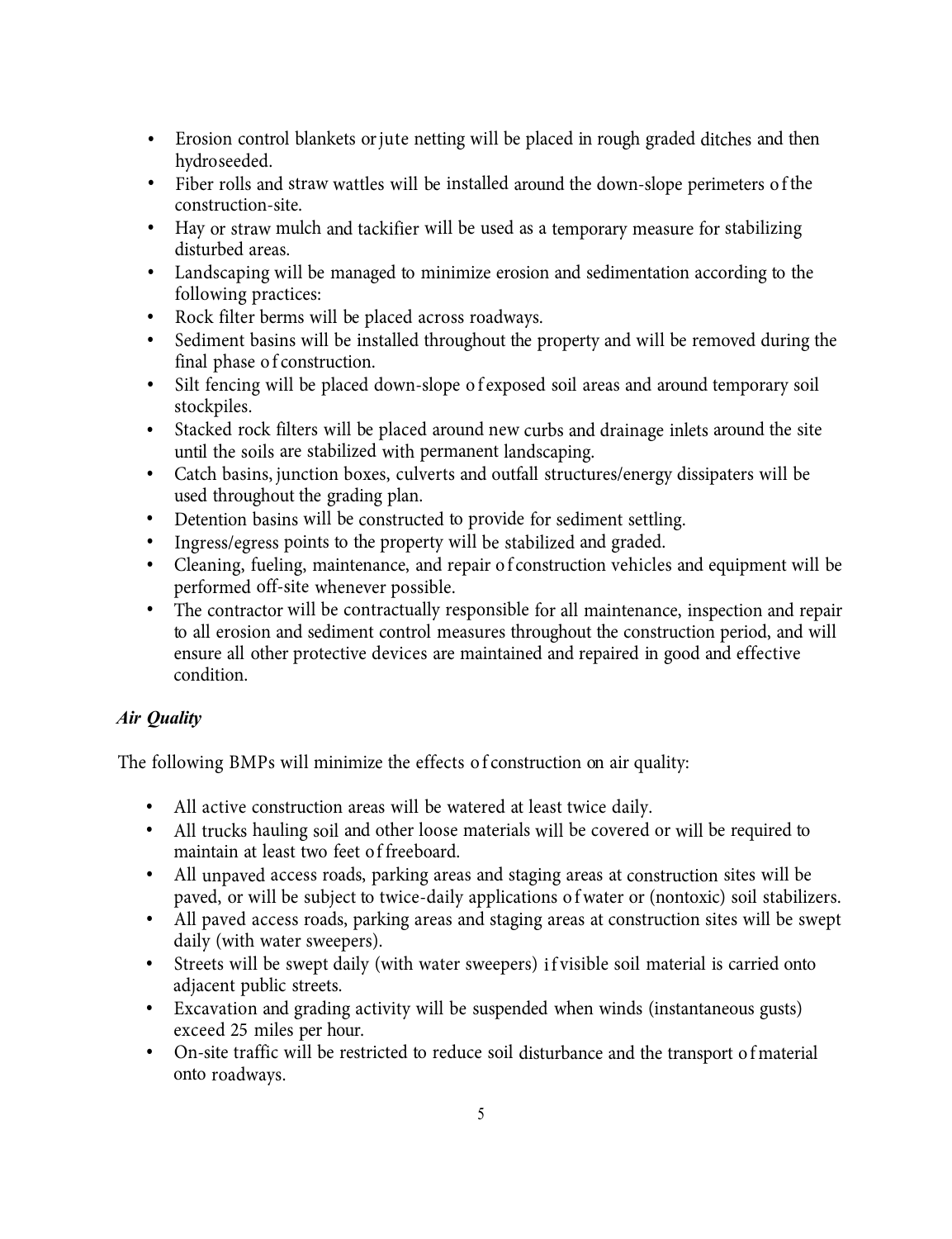- Dirt, gravel, and debris piles will be covered as needed to reduce dust and wind-blown debris.
- Emissions of volatile organic compounds (VOC), nitrogen oxides (NOx), sulfur oxides (SOx), and carbon monoxide (CO) will be controlled whenever reasonable and practicable by requiring all diesel-powered equipment be properly maintained and minimizing idling time to five minutes when construction equipment is not in use, unless per engine manufacturer's specifications or for safety reasons, more time is required. Because these emissions will be generated primarily by construction equipment, machinery, engines will be kept in good mechanical condition to minimize exhaust emissions.

The following BMPs will ensure operation of the facility will have no adverse effect on air quality:

- On-site pedestrian facility enhancements such as walkways, benches, proper lighting, and building access will be provided, which are physically separated from parking lot traffic.
- Adequate ingress and egress at entrances to the facility will be provided to minimize vehicle idling and traffic congestion.

# *Cultural Resources*

Any inadvertent discovery of archaeological resources shall be subject to Section 106 of the National Historic Preservation Act, 36 C.F.R. § 800, the Native American Graves Protection and Repatriation Act (NAGPRA), 25 U.S.C. § 3001 *et seq.,* and the Archaeological Resources Protection Act of 1979, 16 U.S.C. § 470aa-mm. Specifically, procedures for post-review discoveries without prior planning pursuant to 36 C.F.R. § 800.13 shall be followed. The purpose of the following BMPs is to minimize the potential adverse effect of construction activities to previously unknown archaeological or paleontological resources in the case of inadvertent discovery:

- All work within 50 feet of the find shall be halted until a professional archaeologist meeting the Secretary of the Interior's qualifications at 36 C.F.R. § 61, or paleontologist if the find is of a paleontological nature, can assess the significance of the find in consultation with the BIA, other appropriate agency, and the Nation.
- If any archaeological find is determined to be significant by the archaeologist or paleontologist, the Tribal Historic Preservation Officer (THPO) shall meet with the archaeologist, or paleontologist, to determine the appropriate course of action, including the development of a Treatment Plan and implementation of appropriate provisions, if necessary.
- All significant cultural or paleontological materials recovered shall be subject to scientific analysis, professional curation, and a report prepared by the professional archaeologist or paleontologist according to current professional standards.
- If human remains are discovered during ground-disturbing activities on tribal lands, pursuant to NAGPRA, the THPO and a BIA representative shall be contacted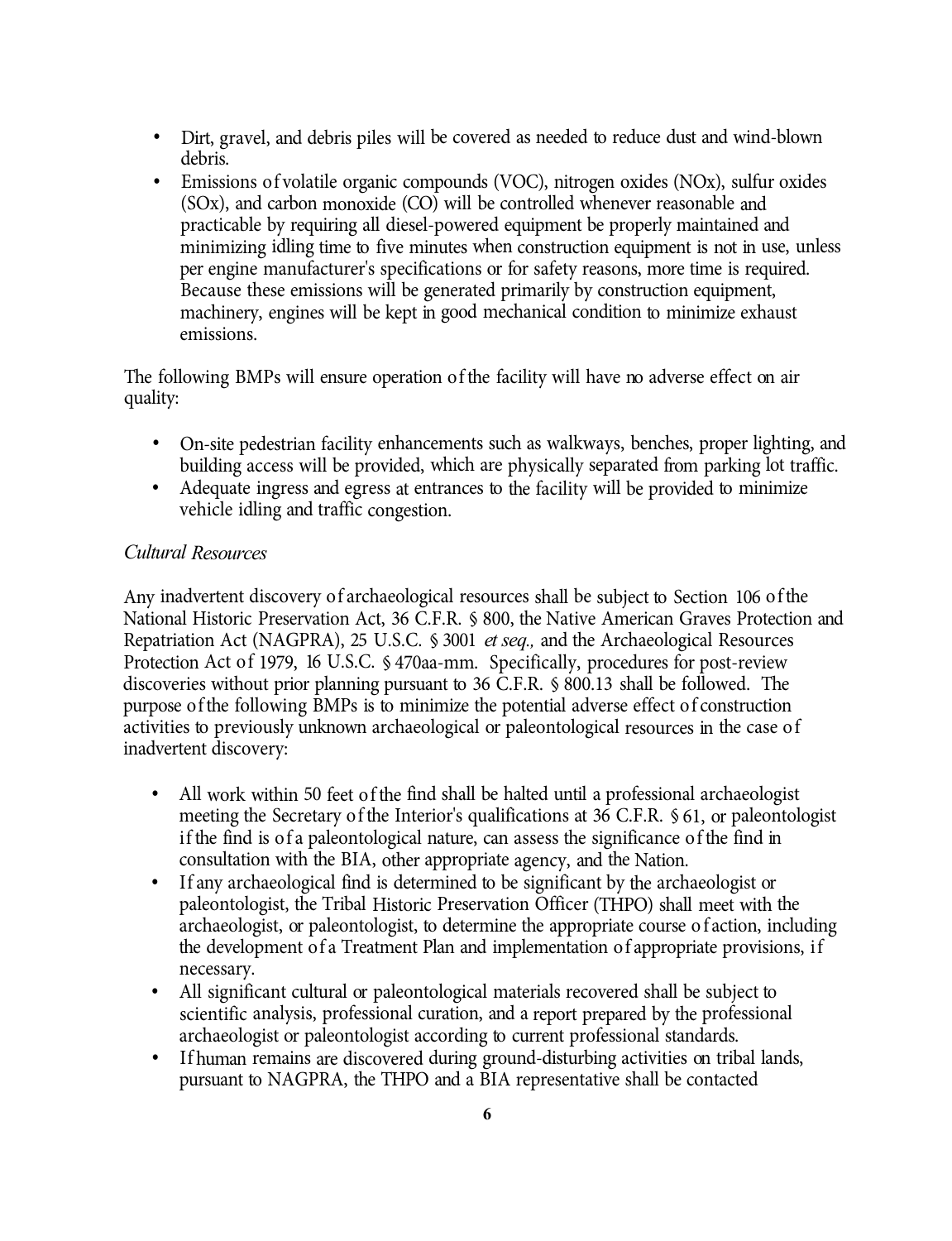immediately, and shall determine whether the remains are Native American. If Native American, the provisions of NAGPRA shall apply. No further disturbance shall occur until the THPO and BIA representative have made the necessary findings as to the origin and disposition.

## *Public Services and Utilities* -*Fire Safety*

- Construction equipment will contain spark arrestors, as provided by the manufacturer.
- Frequent watering will occur in and around areas where power tools or torches are used.

## *Visual Resources*

- Placement of floodlights on buildings will be designed to not cast light off-site.
- Shielding, such as with a horizontal shroud, will be used for all outdoor lighting to ensure it is downcast.

## *Noise*

- Construction activities within a half-mile of existing noise-sensitive uses will be limited to daytime hours (7:00 AM to 10:00 PM).
- All powered equipment will comply with applicable local, state and, federal regulations, and all such equipment will be fitted with adequate mufflers according to the manufacturer's specifications to minimize construction noise effects.
- Heating Ventilating and Air Conditioning (HVAC) equipment will be shielded to reduce noise.
- To the extent feasible, pile driving, should it take place, will not occur prior to 9:00 AM or after 5:00 PM.

# *Hazardous Materials*

The Nation will include the following requirement in construction contract specifications for construction activities associated with the project area:

If contaminated soil and/or groundwater are encountered or if suspected contamination is encountered during project construction, work will be halted in the area, and the type and extent of the contamination will be determined. A qualified environmental professional, in consultation with appropriate regulatory agencies, will then assess and develop appropriate methods to remediate the contamination. If necessary, the Nation will implement a remediation plan in conjunction with continued project construction.

# **Mitigation Measures**

The EA identifies the following mitigation measures to reduce potentially significant impacts to a less-than-significant level: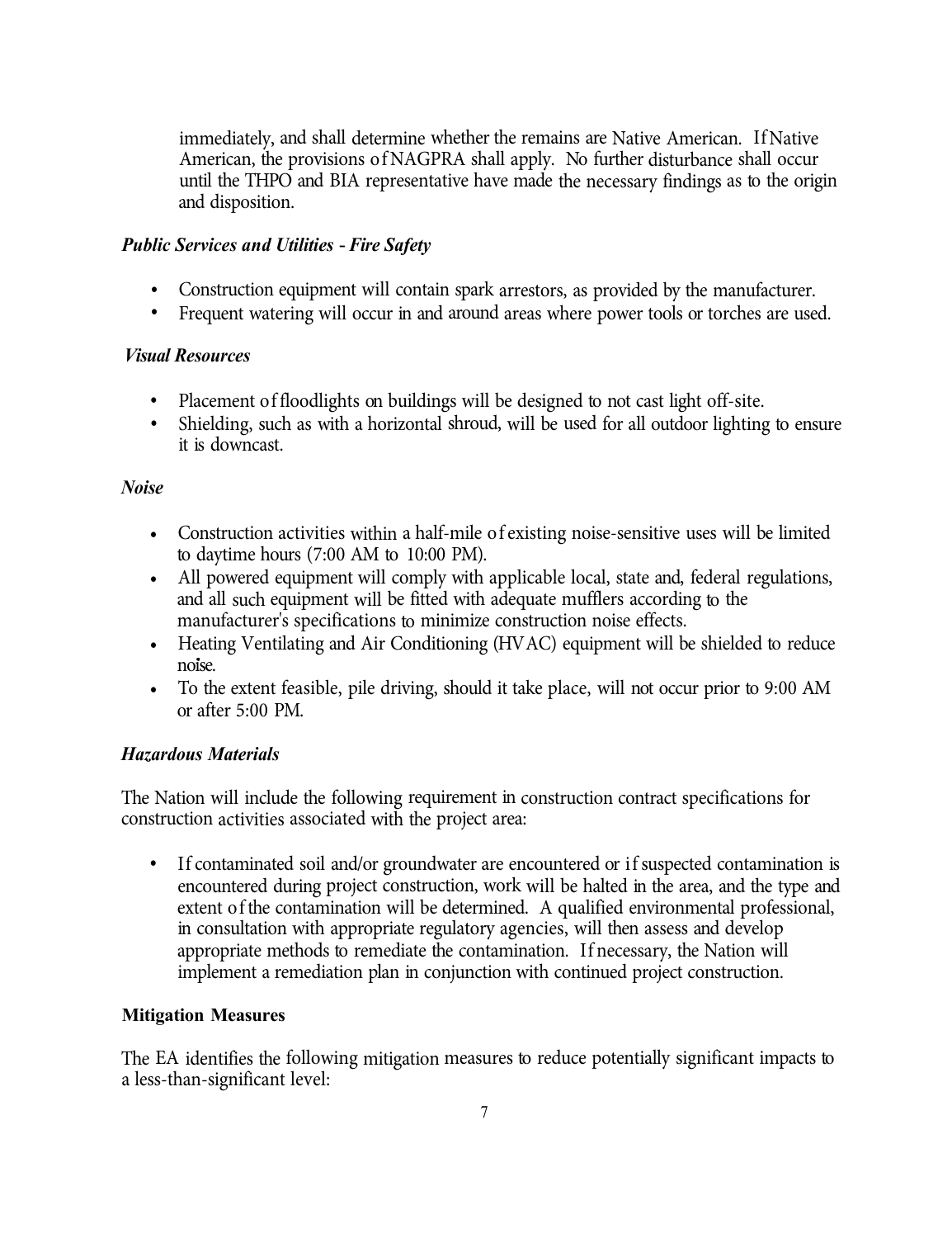## *Biological Resources*

Implementation of the following mitigation measures would ensure that the Proposed Action of transferring the Site into trust would avoid or minimize potential adverse effects to migratory birds and other birds of prey protected under the Migratory Bird Treaty Act:

- If construction begins during the nesting season for birds of prey and migratory birds (between February 1 and October 1), a preconstruction bird survey for nesting sites will be conducted within the project area by a qualified biologist no more than 14 days prior to commencement of construction activities. If no active nests or roosts are identified during the preconstruction survey, no further mitigation is required.
- If any active nests are identified during the preconstruction survey within the project area, a buffer zone will be established around the nest. A qualified biologist will monitor nests weekly during construction to evaluate potential nesting disturbance by construction activities. The biologist will delimit the buffer zone with construction tape or pin flags within 100 feet of the active nest and maintain the buffer zone until the end of the breeding season or until the young have fledged. Guidance from the U.S. Fish and Wildlife Service (USFWS) will be requested if establishing a 100-foot buffer zone is impractical if the nestlings within the active nest appear disturbed.

With respect to the American Burying Beetle (ABB), the USFWS Southwest Region, Oklahoma Ecological Services Field Office, publishes guidance on conducting impact assessments for ABB in Oklahoma *(American Burying Beetle Impact Assessment for Project Reviews;* USFWS, 2016), as well as survey protocols *(American Burying Beetle Nicrophorus americanus Oklahoma Presence/Absence Live-Trapping Survey Guidance;* USFWS, 2015). The assessment guidance recommends the process for determining the potential for take of ABB under Section 7 of the Endangered Species Act resulting from a Proposed Action. The steps of the process include the following:

- For a project with a federal nexus, determine if the action would occur in ABB range;
- For projects in ABB range, determine if the action area includes habitat considered favorable to ABB;
- For projects with habitat considered favorable to ABB, determine if the project would include soil disturbance, use of vehicles or heavy equipment, artificial lighting, vegetation removal, or use of herbicides, pesticides, other hazardous chemicals.
- Determine presence or absence by conducting a valid and current ABB presence/absence survey in the action area where ABB habitat was identified:
	- o If no ABB are found through a valid survey, then a project "may affect, not likely to adversely affect" ABB and request concurrence with USFWS through informal Section 7 consultation; or
	- o If ABB are found through a valid survey, or if no valid survey is conducted (presence assumed), then submit a Biological Assessment to USFWS to initiate formal consultation under Section 7 of the Endangered Species Act.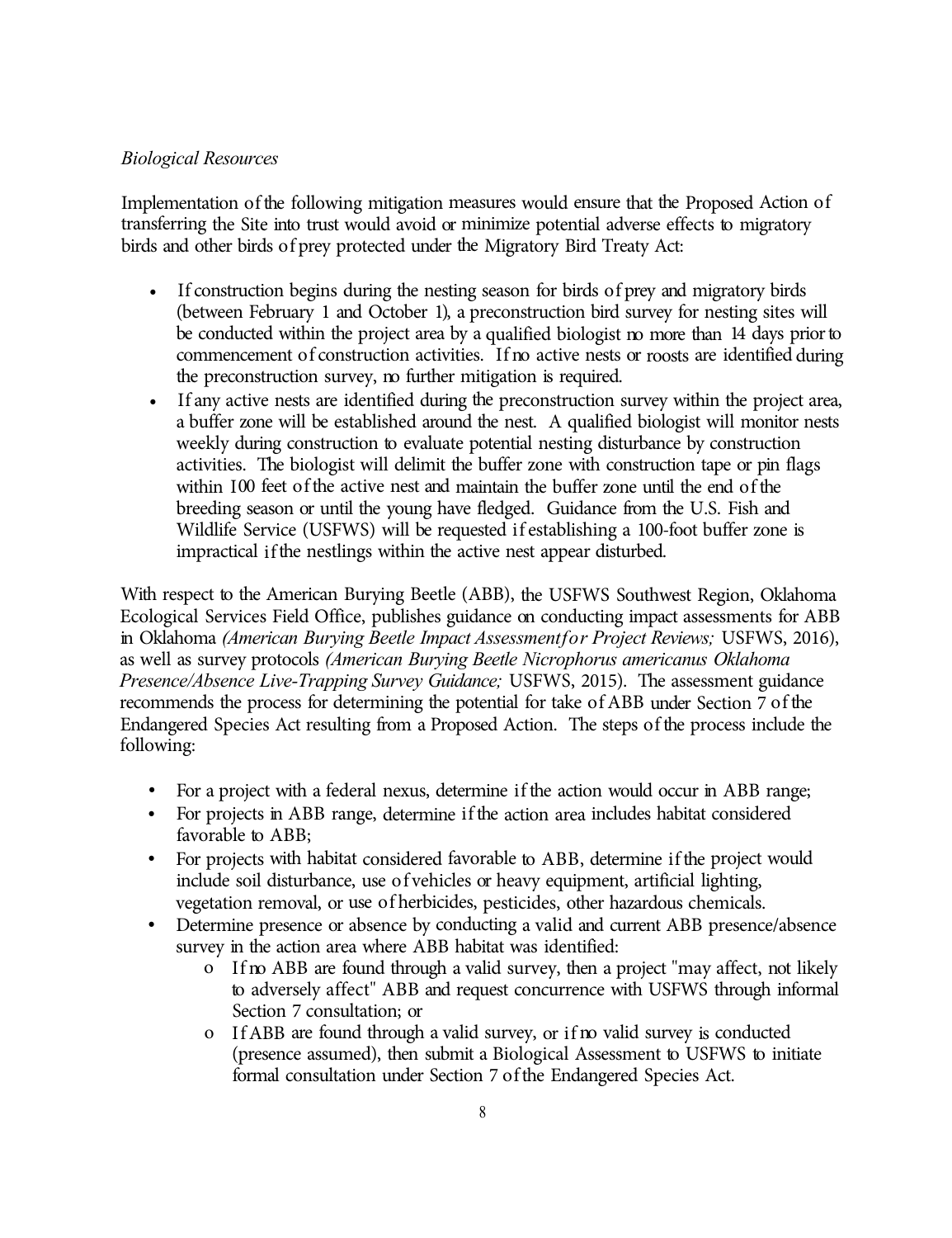The Proposed Action has federal nexus, would occur in ABB range, does contain suitable habitat, and would result in soil disturbance, use of vehicles or heavy equipment, artificial lighting, and vegetation removal, and may include the use of herbicides, pesticides, or other hazardous chemicals. Since there is the potential for take of ABB, the following measures will be implemented prior to commencing any construction activities on the property to reduce potential impacts to a less-than-significant level:

- Contract with a qualified biologist for a survey that will be conducted per the USFWS *American Burying Beetle Nicrophorus americanus Oklahoma Presence/Absence Live-Trapping Survey Guidance* to determine the presence or absence of ABB on all or a portion of the property. This survey will occur in the annual survey window that occurs prior to planned construction. Per the ABB survey guidance (USFWS, 2015), surveys must occur between May 26 and September 15 in Oklahoma. Because of the life stages of the ABB, surveys that occur between May 26 and July 28 are valid until September 15 of that year, while surveys conducted between July 29 and September 15 are valid until May 26 of the following year.
- If no ABB are found during the survey, seek concurrence with USFWS through informal Section 7 consultation that the Proposed Action "may affect, not likely to adversely affect" ABB.
- If ABB are found during the survey, prepare a Biological Assessment and initiate formal Section 7 consultation with USFWS. This consultation process will determine the level of take and the amount of compensatory mitigation required. This mitigation may occur by creating a conservation area on suitable Chickasaw Nation lands in another area, through conservation banking, or through in-lieu mitigation through a third party.

As noted in EA Section 3.4.3, on March 16, 2016, the USFWS published a notice in the *Federal Register* announcing its findings on various petitions to list, reclassify, or delist fish, wildlife, or plants under the Endangered Species Act. One of the petitions under review was a proposal to delist the ABB. The USFWS announced that they will initiate a status review of ABB in the future. However, there is no notice that the status review was initiated and thus the ABB remains listed as a federal endangered species. If the USFWS delists the ABB, then it would no longer be subject to Section 7 consultation under the Endangered Species Act.

Implementation of the following mitigation measure would ensure that impacts to potential waters of the U.S. are reduced:

• Potential "waters of the U.S" on the site shall be avoided to the extent possible. If not possible, a permit shall be obtained from U.S. Army Corps of Engineers (USACE) prior to any discharge of dredged or fill material into waters of the U.S. A USA CE Section 404 Permit may be required since the development of the Proposed Action may result in impacts to less than 1.0 acre of potential waters of the U.S. on the property. The Nation shall comply with all the terms and conditions of the permit and compensatory mitigation will be in place prior to any direct effects to waters of the U.S. At minimum, mitigation